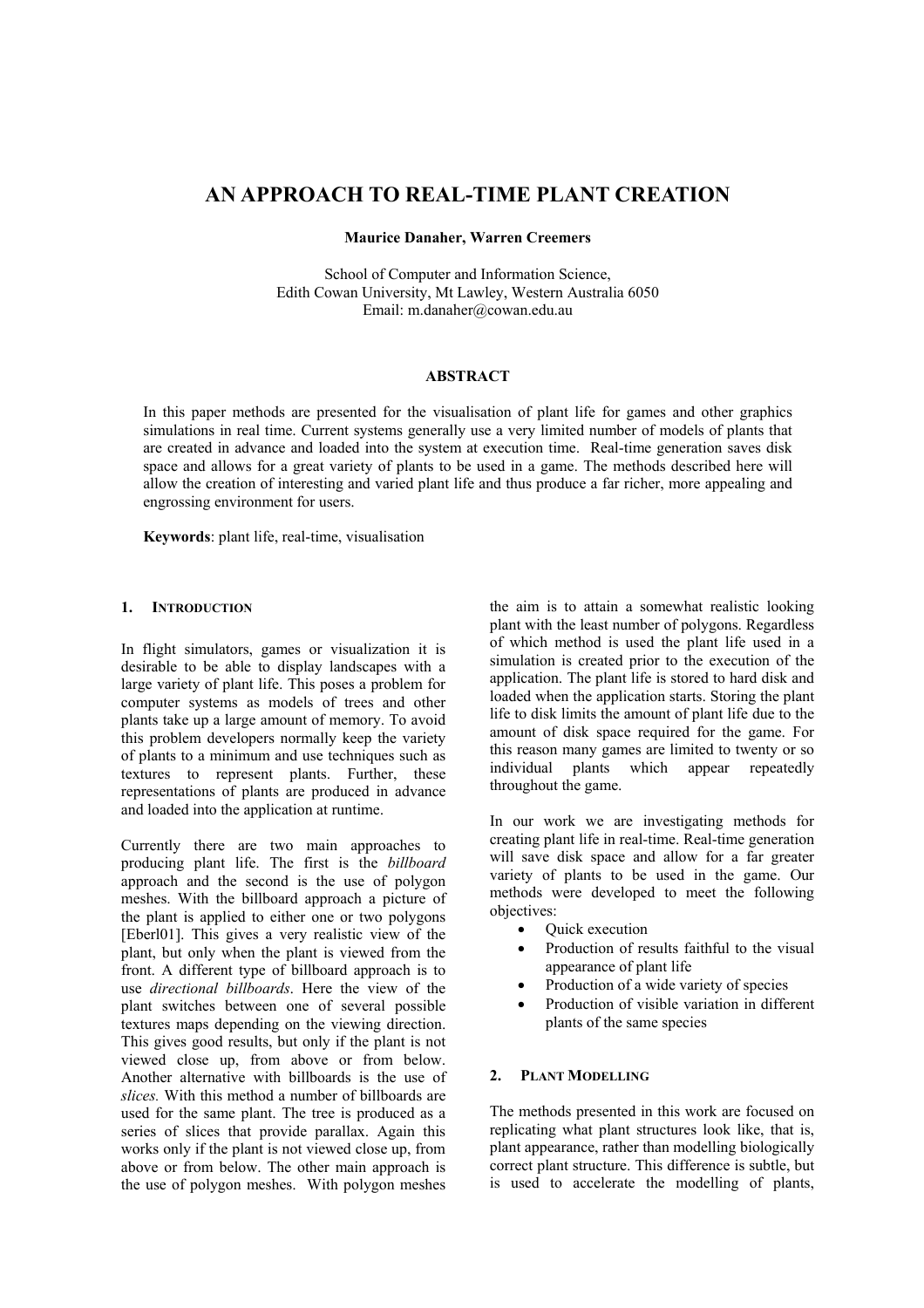because it is easier in many cases to utilise the rules of plant appearance, rather than the rules of plant growth. A good discussion of mathematical modelling of plants is found in [Prusi90].

To produce results faithful to the visual appearance of plant life, data used to formulate individual plant models is derived partly from field research, and partly from on-line botanical databases. The main on-line database used was "Plants Database" [Plant00].

Because of the focus on plant life appearance, a view of plant topology will be defined for use in this work. It is stressed that this view is biologically based but is not necessarily true to the correct biological topology of plants. This proposed topology is derived from our research into visual aspects of plant topology combined with existing research on biological topology. The adaptation of the biological topology of plant life for plant life generation is well presented by Reffye et al, [Reffe88].

The most common model of plant topology is a recursive model as shown in Figure 1. Central to plant life topology is branch order. The order of a branch determines the behaviour of the branch. The highest order branches are leaves. The lowest order branch is the trunk of the tree.



Figure 1. Plant topology showing branch order

A plant generally follows these rules.

- A branch is a length of wood containing nodes
- Nodes are spaced at similar intervals along a branch
- A node may spawn one or more branches of equal or higher order.
- A node may spawn a leaf

Each species of plant life has a maximum branch order. For example, one species may have a branch order of 3 while another may have a branch order of 4. The various attribute of plants that determine their appearance are set for each branch order. These attributes (which hereforth we will refer to as parameters) are presented in the next section.

# **3. PARAMETERS USED FOR PLANT GENERATION**

The various features of plant appearance are represented in the form of parameters. Lindenmayer [Linde68] discusses a range of different attributes of plants. The parameters chosen for this work and described below are those that are considered to have the greatest influence on plant appearance. The intent is to be able to produce the greatest amount of feature variation with the least number of parameters. Each of these parameters has a number of variables that control how the parameter is to be applied to the plant. Most of the parameters and their variables have associated probability values. These probability values dictate whether or not the parameter or one of its variables will be invoked at a particular time. For example, the chance of a particular variable being invoked at some time may be one in three.

The following parameters have been incorporated: Ramification, Length Reduction, Fertile Area, Bifurcation, Continued Bifurcation, Gnarl, Phyllotaxy, Multiple Branch nodes. These parameters will now be discussed with reference to how they create realistic plant life representations and how they meet the objectives of detail and variation in plant life.

# **Ramification**

According to basic plant topology branches can have sub-branches that are of higher or equal order. Ramification is defined as a branch being given a higher order than its parent, i.e. the sub-branch is of a different order to its parent.

There are three types of ramification: Rhythmic, Continuous, Diffuse. An example of Rhythmic is shown in Figure 2.



Figure 2: Branch order ramification

The variables that can be set for ramification are ramification type, branch order and node survival rate. Node survival rate determines whether the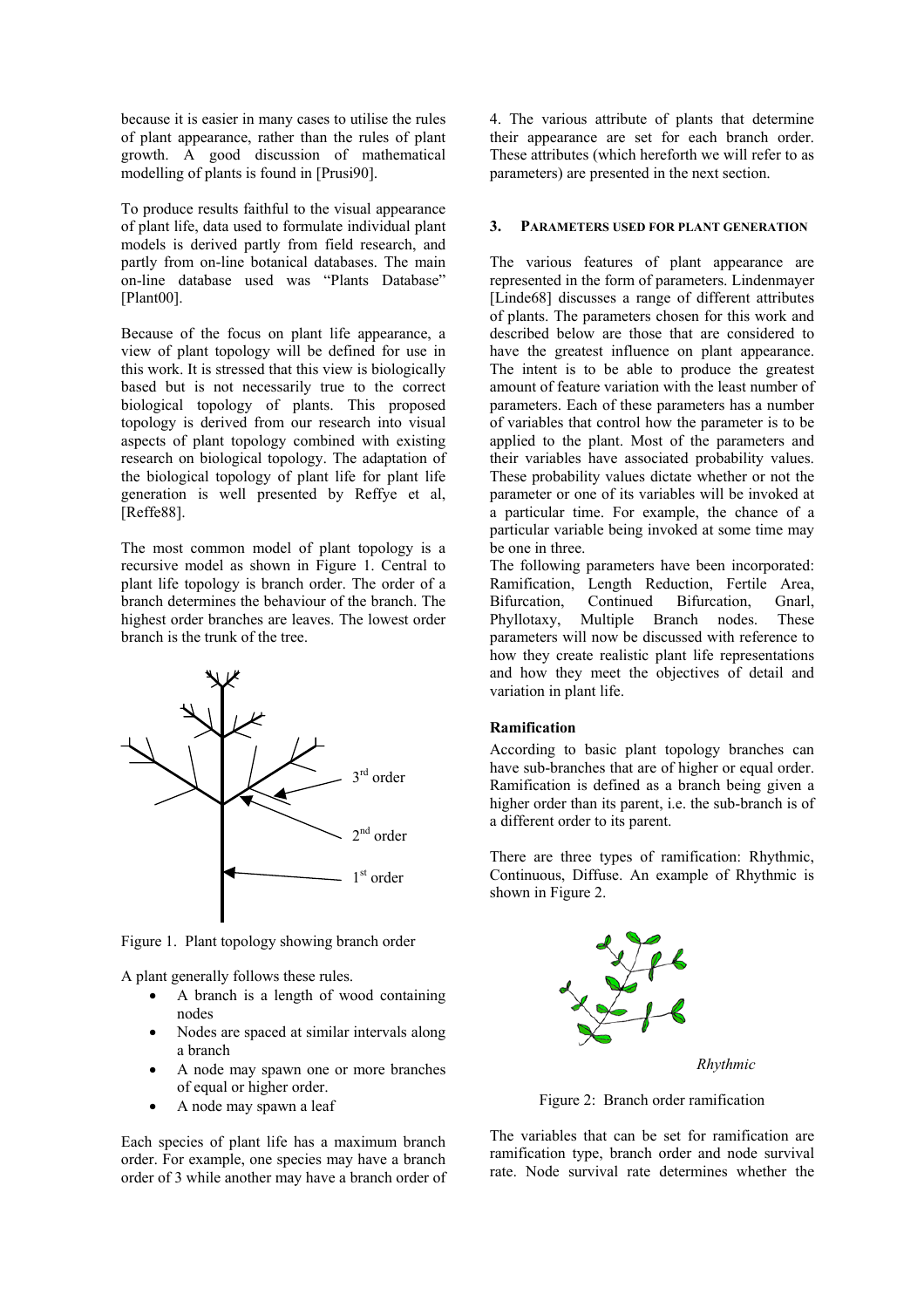branch will survive or not. For example in Figure 2 leaves or branches are growing from the main branch.

## **Length Reduction**

Length reduction refers to the phenomenon by which new sub-branches are generally smaller than their parent. This phenomenon is caused by the subbranches being younger than their parents and not having as much time to grow. Sub-branches being smaller than their parent is not always the case, alterations to this rule are commonly observed when there has been damage to a plant.

### **Fertile Area**

A sub-branch produced by a parent branch is usually produced at the top of the parent branch. As the branch grows the first sub-branch created remains towards the base of the branch. i.e. the closer a branch is to the base of its parent the older it is. Most forms of plant life have branches with infertile regions that contain no sub-branches. This phenomenon for the purposes of this work is categorised into two forms - Constant Fertile Area and Percentage Fertile Area. With constant fertile area a set length at the top end of a branch is the fertile part. With percentage fertile area a certain percentage of the branch is fertile.

#### **Bifurcation**

Bifurcation was first examined for it's mathematical basis by Leonardo Da Vinci. Bifurcation is the phenomenon where a branch splits into two. Bifurcated branches are all of the same order. The branches formed from bifurcation are not sub-branches (from a biological perspective) and can be considered as being the same branch. Bifurcation is similar to identical human twins in that two branches are formed instead of one.

The bifurcation variables include balance and bifurcation angle. Balance determines whether one branch dominates.

## **Continued Bifurcation**

Often branches on a plant will appear to divide into 3 or more parts. Sometimes what appears to be a three way split is often a bifurcation of one branch followed by a bifurcation of one of the other branches. Many plants will develop a secondary bifurcation one node after the original bifurcation, similar to how human triplets are produced.

#### **Gnarl**

A gnarl is the twist of a branch, either because of traumatic conditions or because of the nature of the plant. One of the gnarl variables is the gnarl angle.

#### **Phyllotaxy**

Phyllotaxy is the position of the buds that create leaves with respect to each other. The most common form is spiralled phyllotaxy, which is the type modelled in this work. An angle can be set between each node on a branch. See Figure 3.



Figure 3: Examples of phyllotaxy*.* 

#### **Multiple Branch nodes**

It is possible for one node to create more than one sub-branch as shown in Figure 4. Typically there are one, two or four sub-branches per node. This can vary though as, for example, clover has 3 leaves at its nodes.



Figure 4: Branch with (a) one sub-branch per node and (b) two sub-branches per node

#### **4. PLANT DETAIL**

Through the methods outlined above detailed polygon meshes for the plants are produced. To produce a realistic appearance texture maps for bark and leaves are added to the meshes.

Various different species of plants are achieved by two means. Firstly the values of various parameters and their associated variables are set for each species. Secondly, different texture maps are placed on the generated meshes appropriate for the particular species.

Each species has a specified maximum number of orders (i.e. the level of branching) and also a